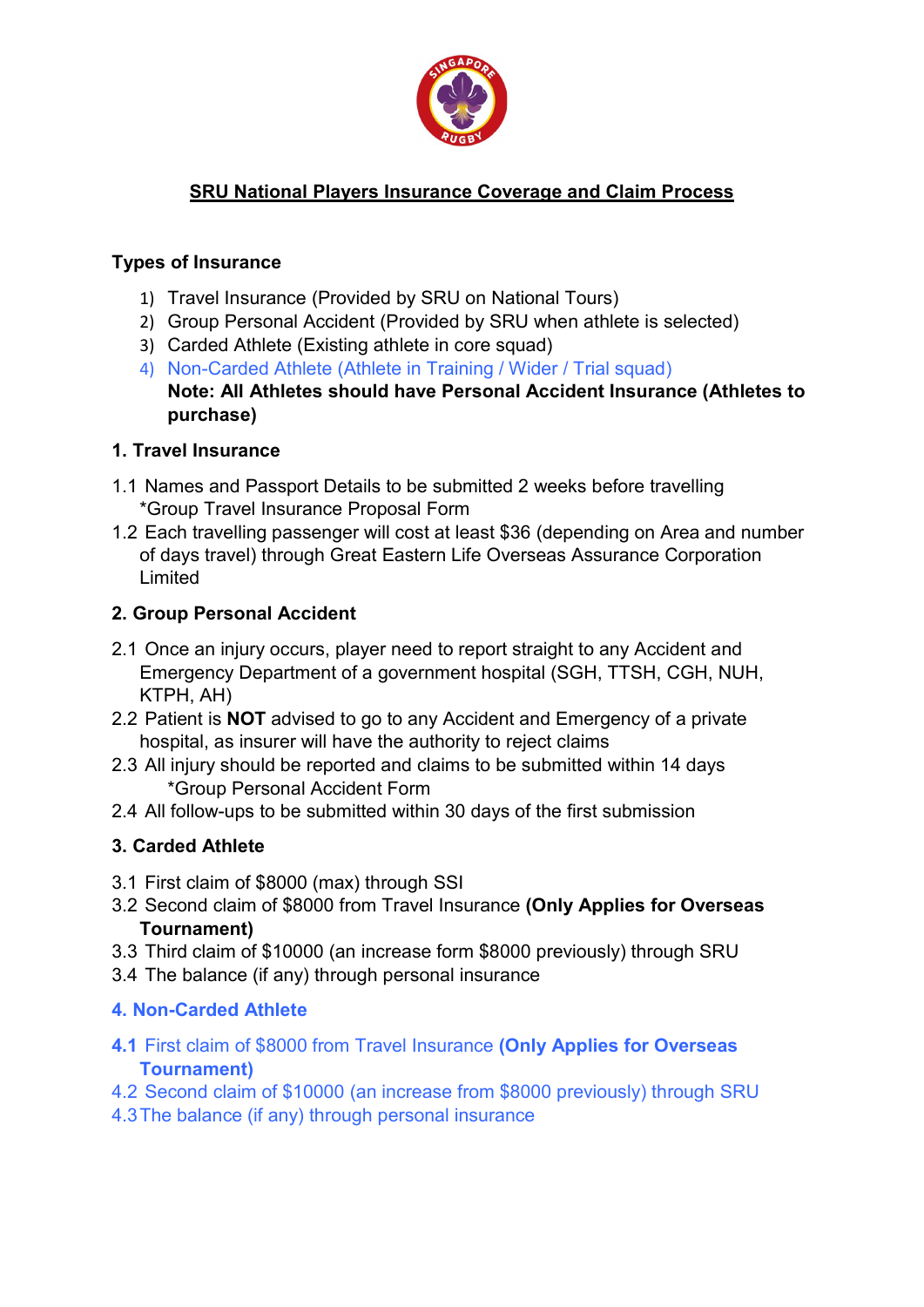

#### Carded & Non Carded Athletes Treatment & Claim Process

\* Please note timelines as stated in 2.3 & 2.4 above.